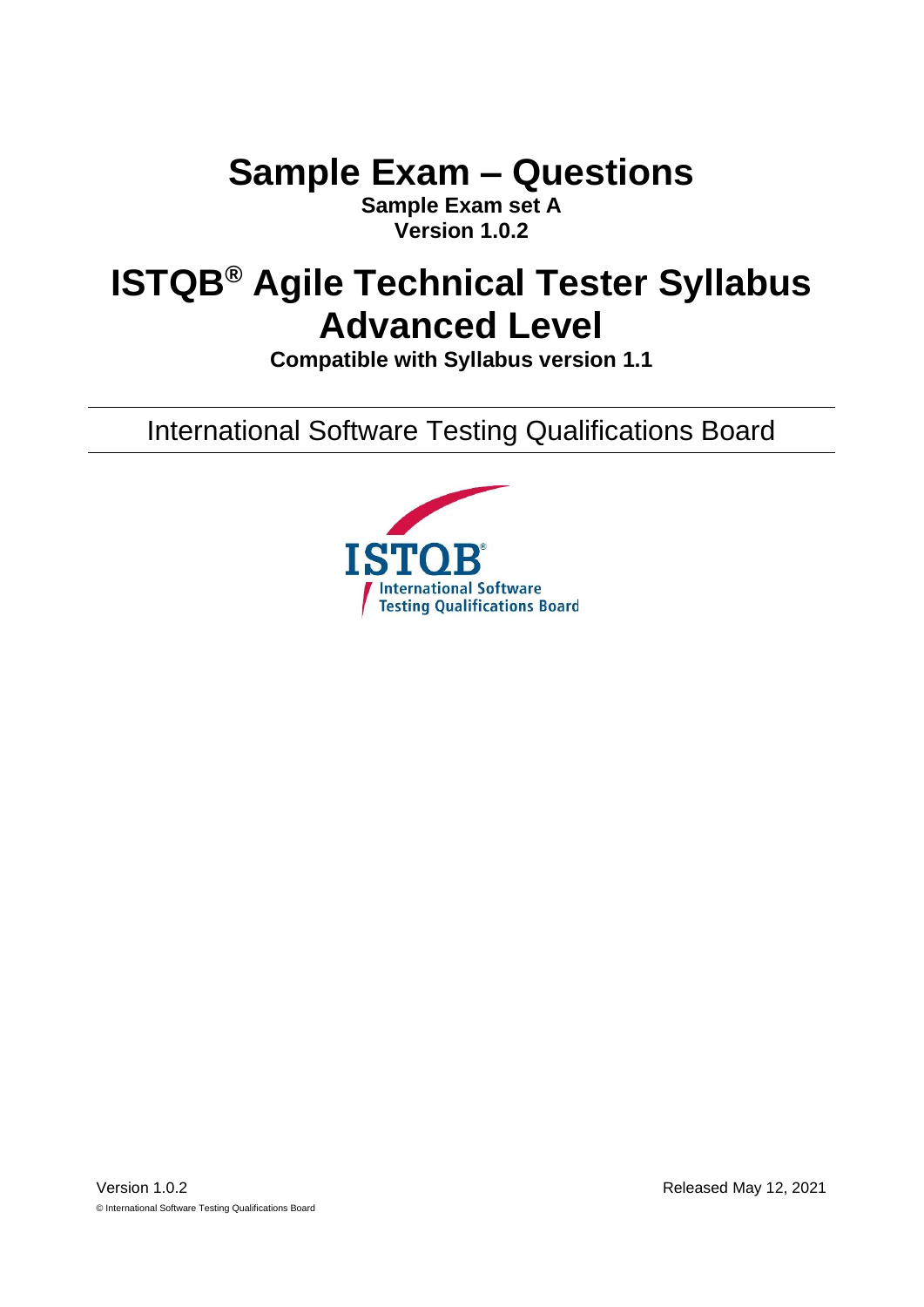

# <span id="page-1-0"></span>**Copyright Notice**

Copyright Notice © International Software Testing Qualifications Board (hereinafter called ISTQB® ).

ISTQB® is a registered trademark of the International Software Testing Qualifications Board.

All rights reserved.

The authors hereby transfer the copyright to the ISTQB®. The authors (as current copyright holders) and ISTQB® (as the future copyright holder) have agreed to the following conditions of use:

Extracts, for non-commercial use, from this document may be copied if the source is acknowledged.

Any Accredited Training Provider may use this sample exam in their training course if the authors and the ISTQB® are acknowledged as the source and copyright owners of the sample exam and provided that any advertisement of such a training course is done only after official Accreditation of the training materials has been received from an ISTQB®-recognized Member Board.

Any individual or group of individuals may use this sample exam in articles and books, if the authors and the ISTQB® are acknowledged as the source and copyright owners of the sample exam.

Any other use of this sample exam is prohibited without first obtaining the approval in writing of the ISTQB® .

Any ISTQB<sup>®</sup>-recognized Member Board may translate this sample exam provided they reproduce the abovementioned Copyright Notice in the translated version of the sample exam.

# <span id="page-1-1"></span>**Document Responsibility**

This document is maintained by a core team from ISTQB® consisting of the Syllabus Working Group and Exam Working Group.

#### <span id="page-1-2"></span>**Acknowledgements**

This document was produced by a core team from ISTQB<sup>®</sup>: Exam Working Group (EWG) and the ISTQB® Agile Working Group (AWG)

The core team thanks the Exam Working Group review team, the Syllabus Working Group and the National Boards for their suggestions and input.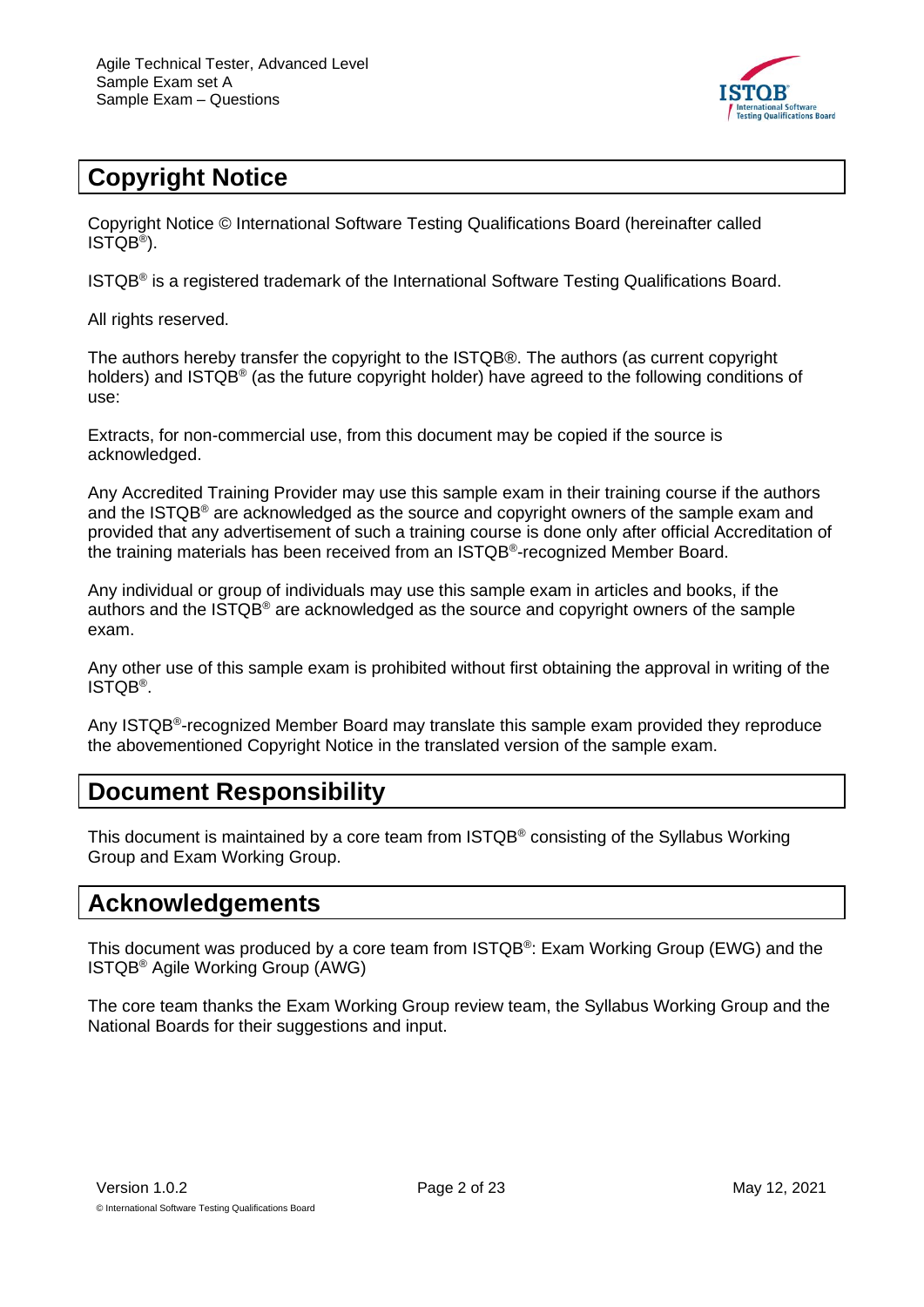

# <span id="page-2-0"></span>**Revision History**

Sample Exam – Questions Layout Template used: Version 2.4 Date: May 12, 2021

| <b>Version</b> | Date              | <b>Remarks</b>                           |
|----------------|-------------------|------------------------------------------|
| 1.0.2          | May 12, 2021      | Remove wrong, duplicate copyright notice |
| 1.0.1          | May 7, 2021       | Update of copyright notice               |
|                |                   | Cleanup of layout                        |
| 1.0            | November 14, 2019 | First release                            |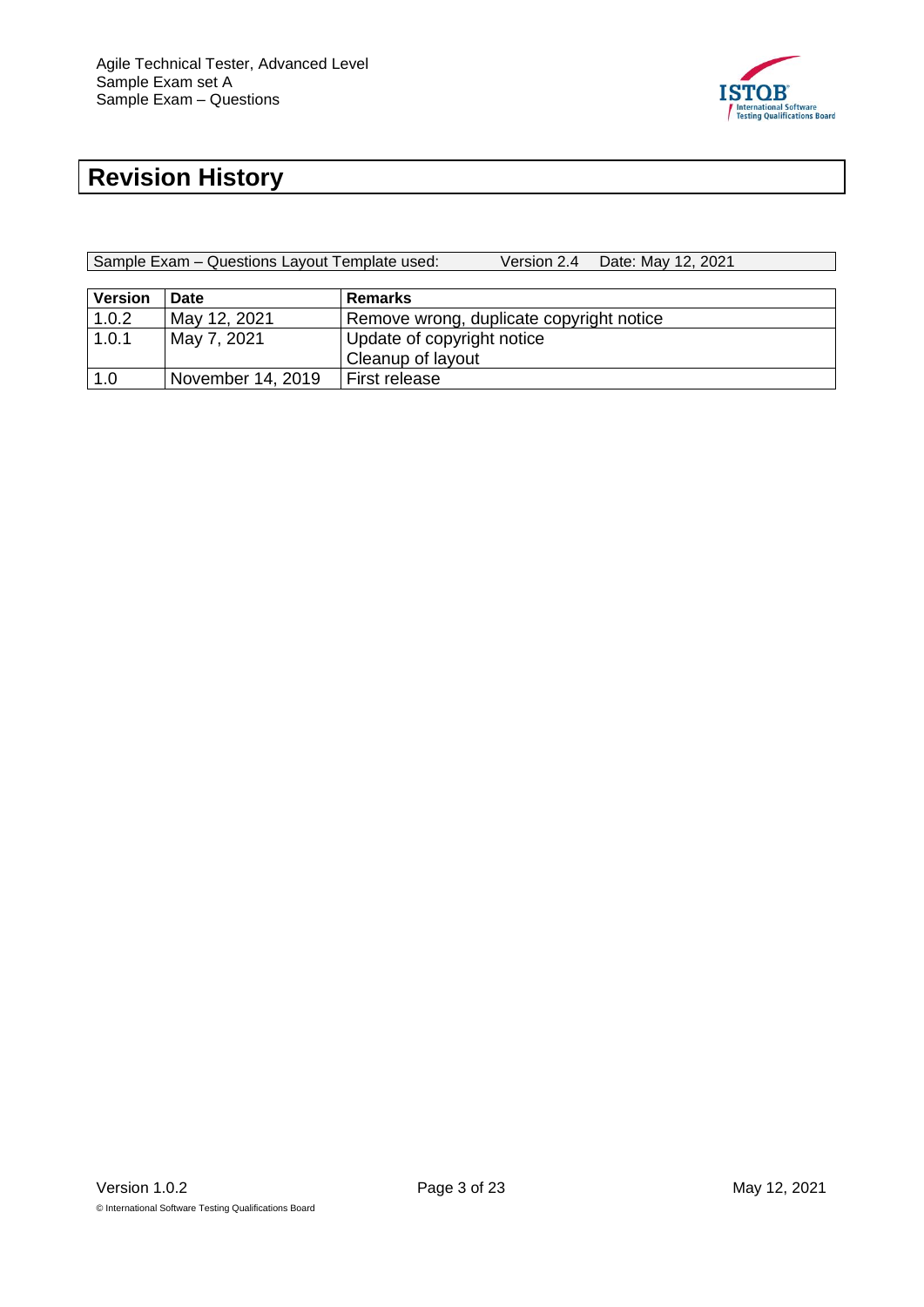

# <span id="page-3-0"></span>**Table of Contents**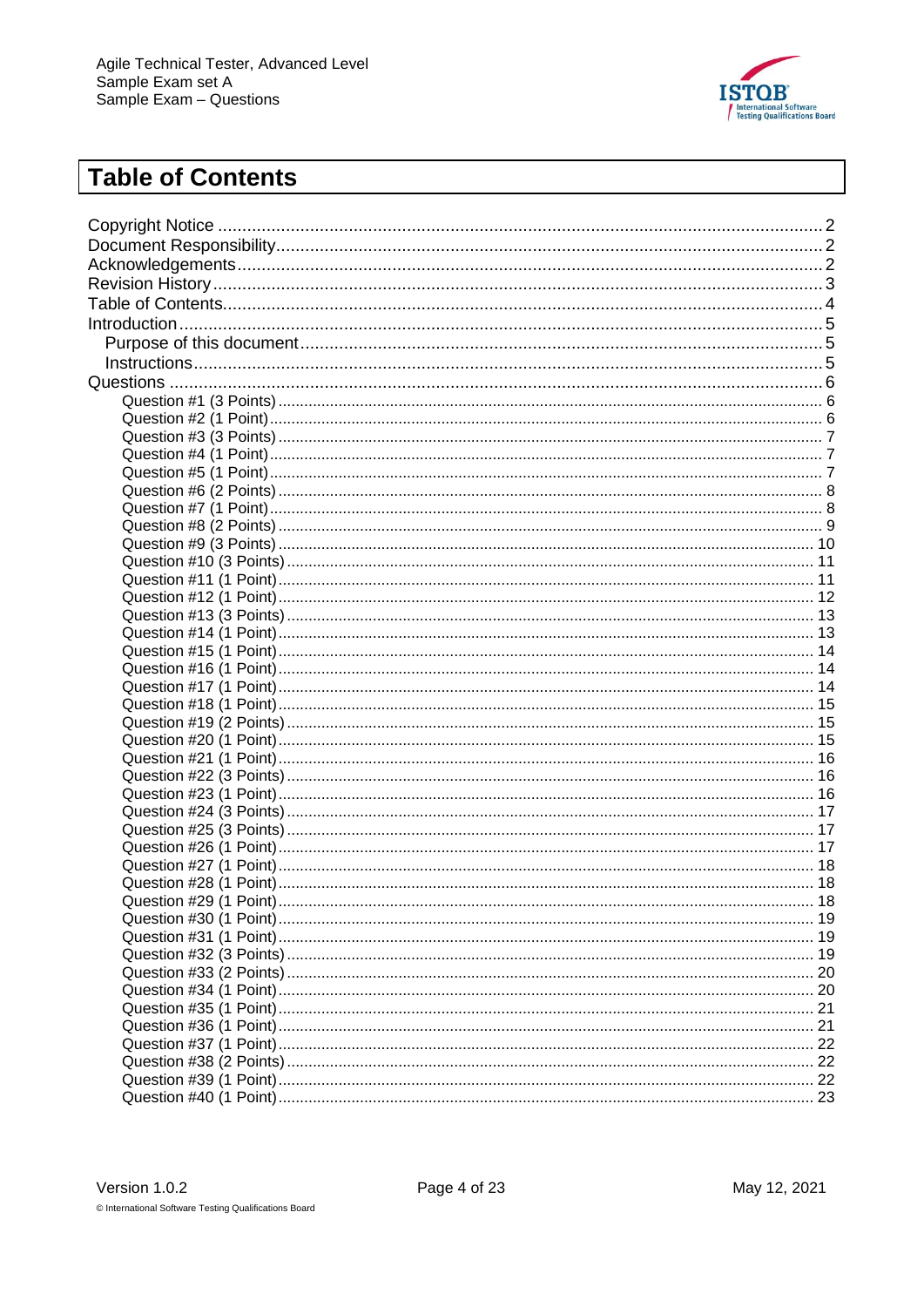

# <span id="page-4-0"></span>**Introduction**

#### <span id="page-4-1"></span>Purpose of this document

The sample questions and answers and associated justifications in this sample exam set have been created by a team of Subject Matter Experts and experienced question writers with the aim of assisting ISTQB® Member Boards and Exam Boards in their question writing activities.

These questions cannot be used as-is in any official examination, but they should serve as guidance for question writers. Given the wide variety of formats and subjects, these sample questions should offer many ideas for the individual Member Boards on how to create good questions and appropriate answer sets for their examinations.

#### <span id="page-4-2"></span>**Instructions**

The question set is organized in the following way:

- Question including any scenario followed by the question stem
- Answer option set
- Answers, including justification are contained in a separate document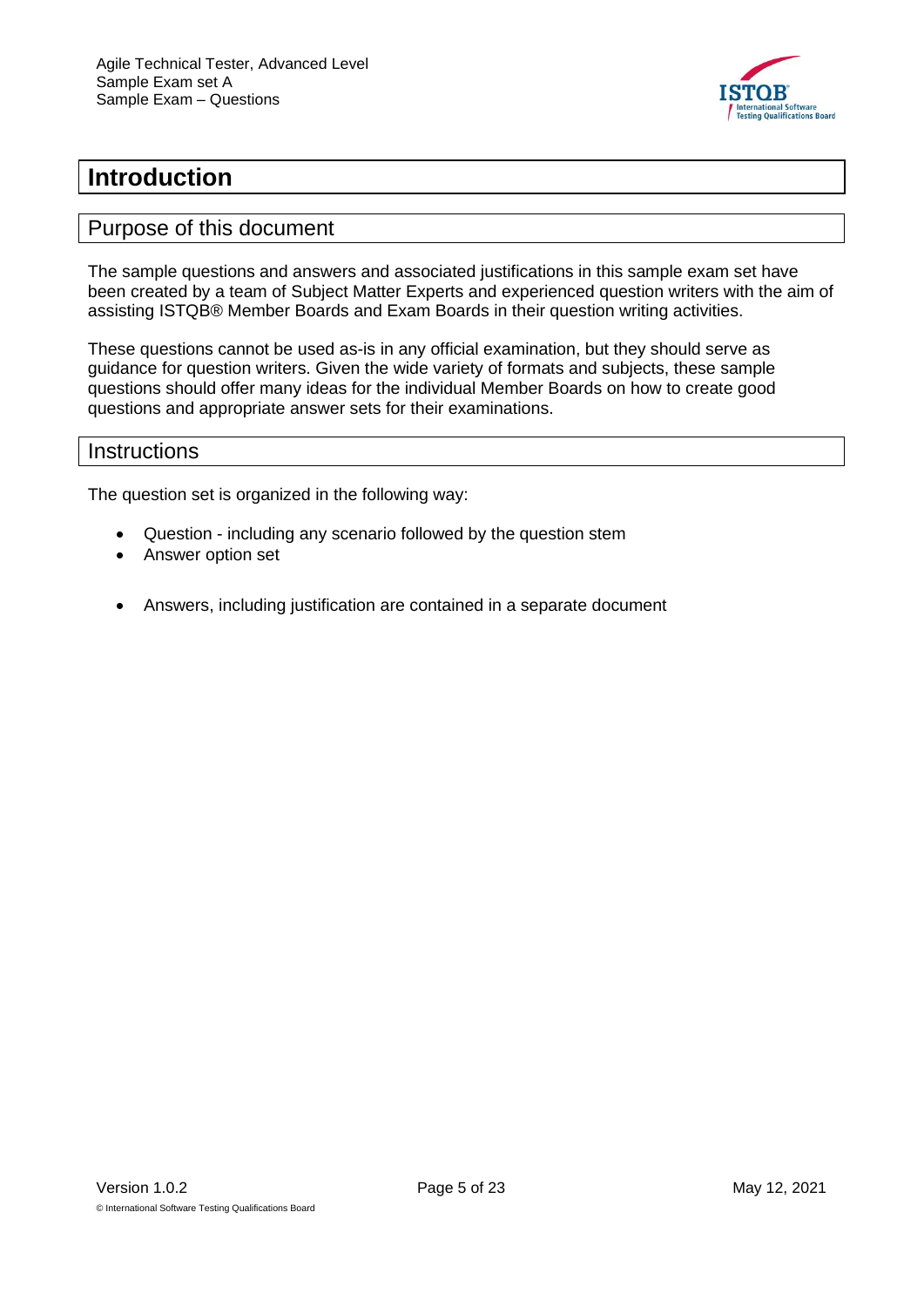

# <span id="page-5-0"></span>**Questions**

#### <span id="page-5-1"></span>**Question #1 (3 Points)**

As a tester, you are asked to improve the quality of Epics and User stories.

Which TWO of the following requirements engineering techniques would be the most effective for the given Epic?

*"As the leader of the marketing department, I want to have a content management system so that my employees can edit and provide quality content to the readers".*

- a) Storyboard
- b) Story mapping
- c) Personas
- d) Diagrams
- e) Use Cases

Select TWO options.

#### <span id="page-5-2"></span>**Question #2 (1 Point)**

Describe requirements engineering techniques and how they can help testers.

- a) Each tester can easily see on the teams 'Storyboard' which tasks he/she has to do during the current iteration
- b) A 'Storyboard' visualizes groups of user stories, related to a common area of the system (Themes), which can be considered for inclusion in the same iteration
- c) A 'Storyboard' defines which test cases the tester has to execute in an Exploratory Test **Session**
- d) A 'Storyboard' can assist with identifying acceptance criteria for user stories and epics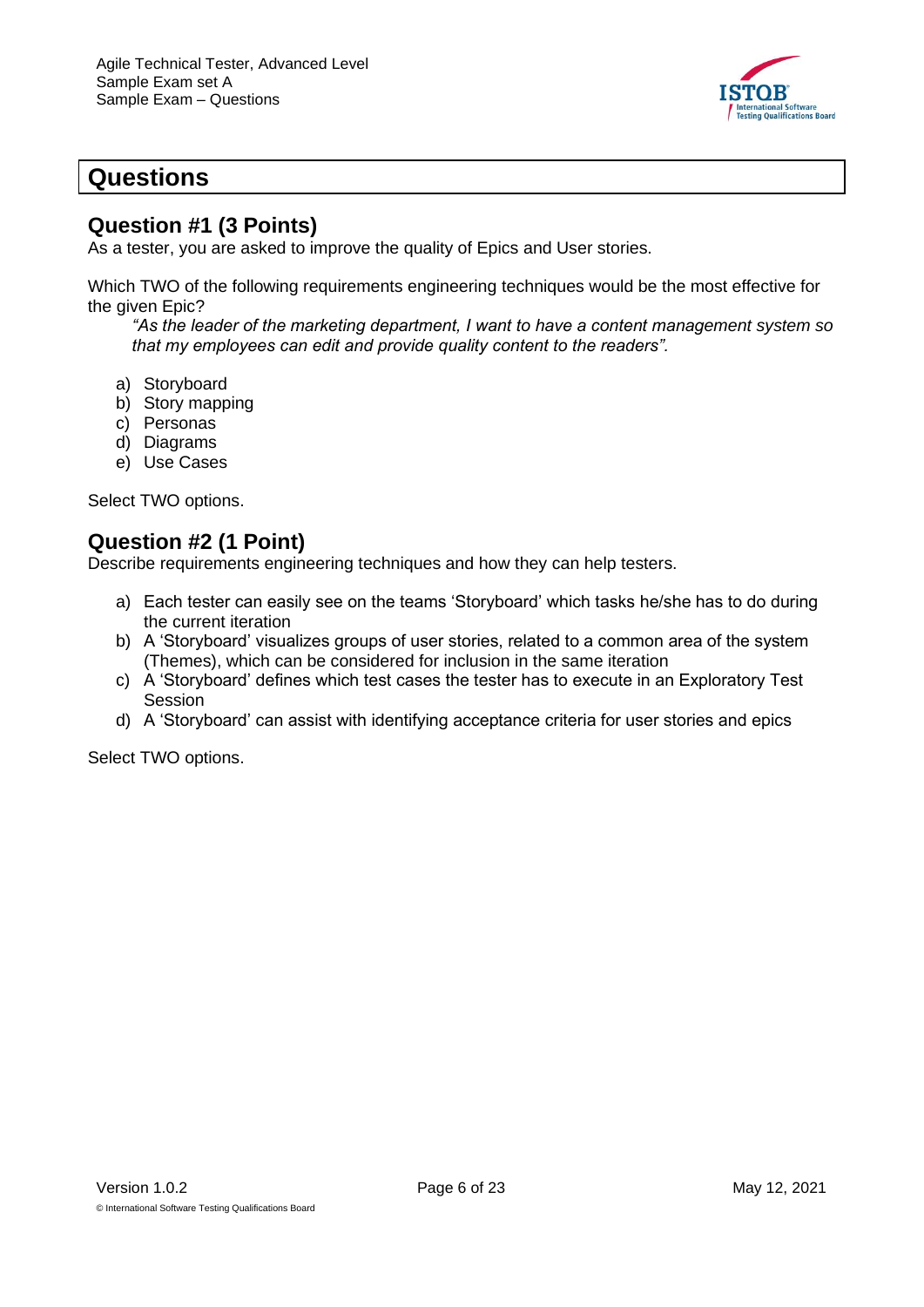

# <span id="page-6-0"></span>**Question #3 (3 Points)**

You must review following user story that will be developed and tested during next Sprint:

As a potential conference attendee, I want to be able to register for the conference online, so that registration is simple and paperless.

The following acceptance criteria are also mentioned:

- *Payment can be made via PayPal, Debit or Credit Cards*
- *An acknowledgement email is sent to the attendee after submitting the form*
- *Protection against spam is working*
- *Information from the form is stored in the registrations database*
- *User cannot submit a form without filling out all the mandatory fields: First Name, Last Name, Company Name, Email Address, Position Title, Billing Information*

Within the previous Sprints the database has been developed and the interface to the different payment methods and also the interface to the spam detection component is ready.

Which one of the following statements is correct according to this situation and the mentioned acceptance criteria?

- a) All the mentioned acceptance criteria follow the meaning of INVEST characteristics
- b) The acceptance criteria do not fulfill INVEST criteria and is therefore of bad quality
- c) This user story is more like an Epic and therefore the mentioned acceptance criteria do not fit
- d) As there are no non-functional acceptance criteria mentioned, the team has forgotten to use quantitative questionnaires

Select ONE option.

#### <span id="page-6-1"></span>**Question #4 (1 Point)**

Which one of the following methodologies is not derived from Test-driven development?

- a) Behavior Driven Development
- b) Acceptance Test-driven development
- c) Domain-driven design
- d) Specification by example

Select ONE option.

#### <span id="page-6-2"></span>**Question #5 (1 Point)**

Summarize the characteristics of unit tests:

- a) Unit tests must be independent from other unit test to avoid the possibilities of cross references
- b) Unit test can be derived from the given use cases and existing code of the test object
- c) While refactoring, the redesign of the unit test to adapt to the changed code is crucial
- d) A unit should be written against large and complex code structures to get fast and feedback of the code quality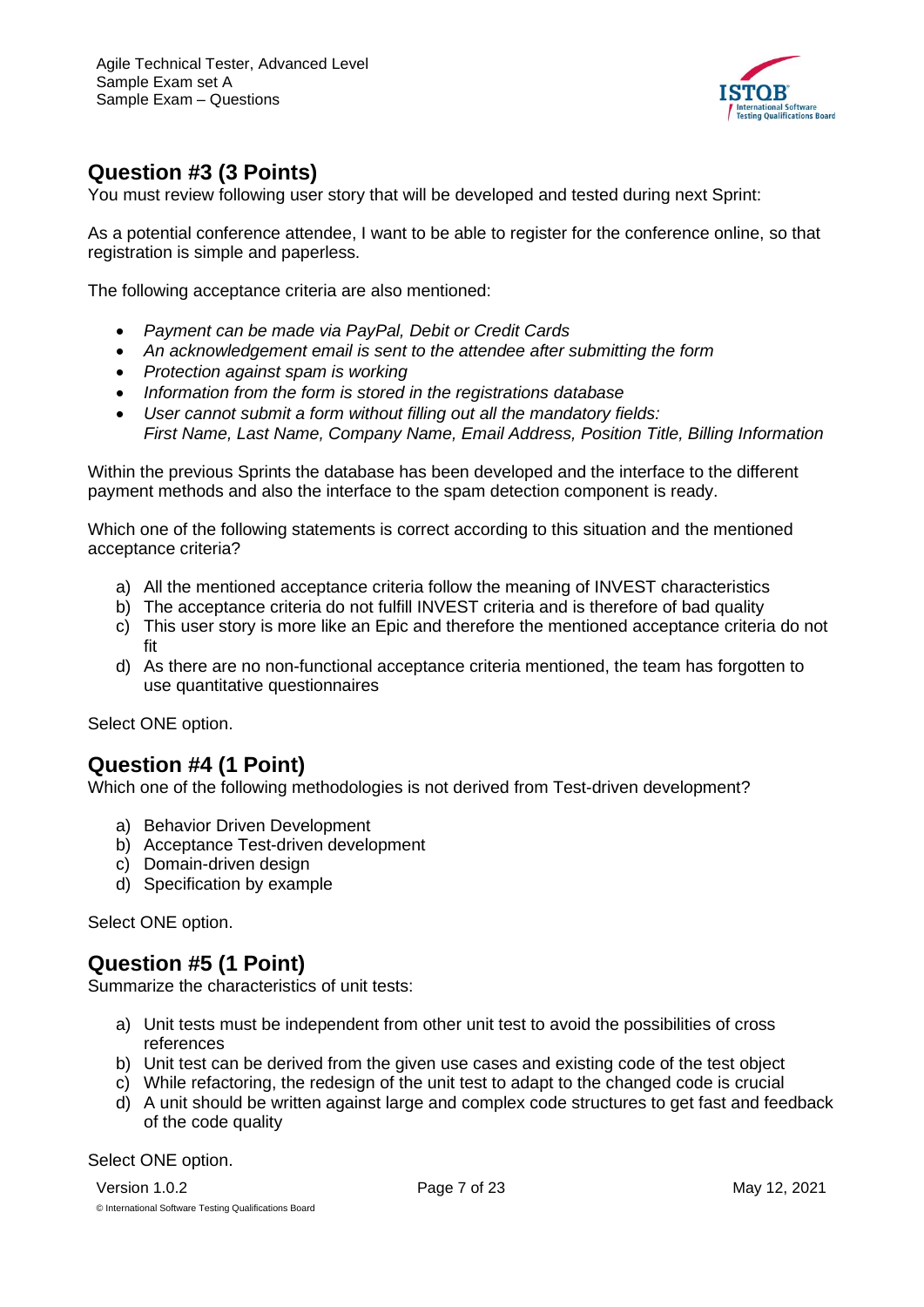

# <span id="page-7-0"></span>**Question #6 (2 Points)**

A developer has implemented a class that calculates if a given date is a leap year. The definition for the leap year is given:

*Every year that is exactly divisible by four is a leap year, except for years that are exactly divisible by 100, but these centurial years are leap years if they are exactly divisible by 400.*

- *divisible by 4*
- *but not by 100*
- *years divisible by 400 are leap anyway*

You have already thought about it and started with the first test class; the test class looks like (pseudo JavaScript used here):

```
// LeapYear.spec.js
describe('Leap year calculator', () => {
       it('should consider 1996 as leap', () \Rightarrow {
              expect(LeapYear.isLeap(1996)).toBe(true);
       });
\}:
```
What would now be your next step to proceed as efficient as possible, to validate the correctness of the class above?

- a) Write additional test classes to test also other relevant aspects of the leap year calculation
- b) Start to write code that covers other relevant aspects of the leap year calculation
- c) Start to write code that makes fail this test case
- d) Start to write code that makes pass this test case

Select ONE option.

#### <span id="page-7-1"></span>**Question #7 (1 Point)**

A Unit tests should fulfill the quality criteria, which are summarized by the mnemonic 'FIRST'. This means a Unit Test should be:

| a) | Fast    | Iso-compliant   | Responsive | Self-Verifying   | Thorough      |
|----|---------|-----------------|------------|------------------|---------------|
| b) | Fast    | <b>Isolated</b> | Repeatable | Self- Validating | Thorough      |
| C) | Failing | <b>Isolated</b> | Repeatable | Self- Validating | Thorough      |
| d) | Fast    | Iso-compliant   | Repeatable | Self-Verifying   | <b>Atomic</b> |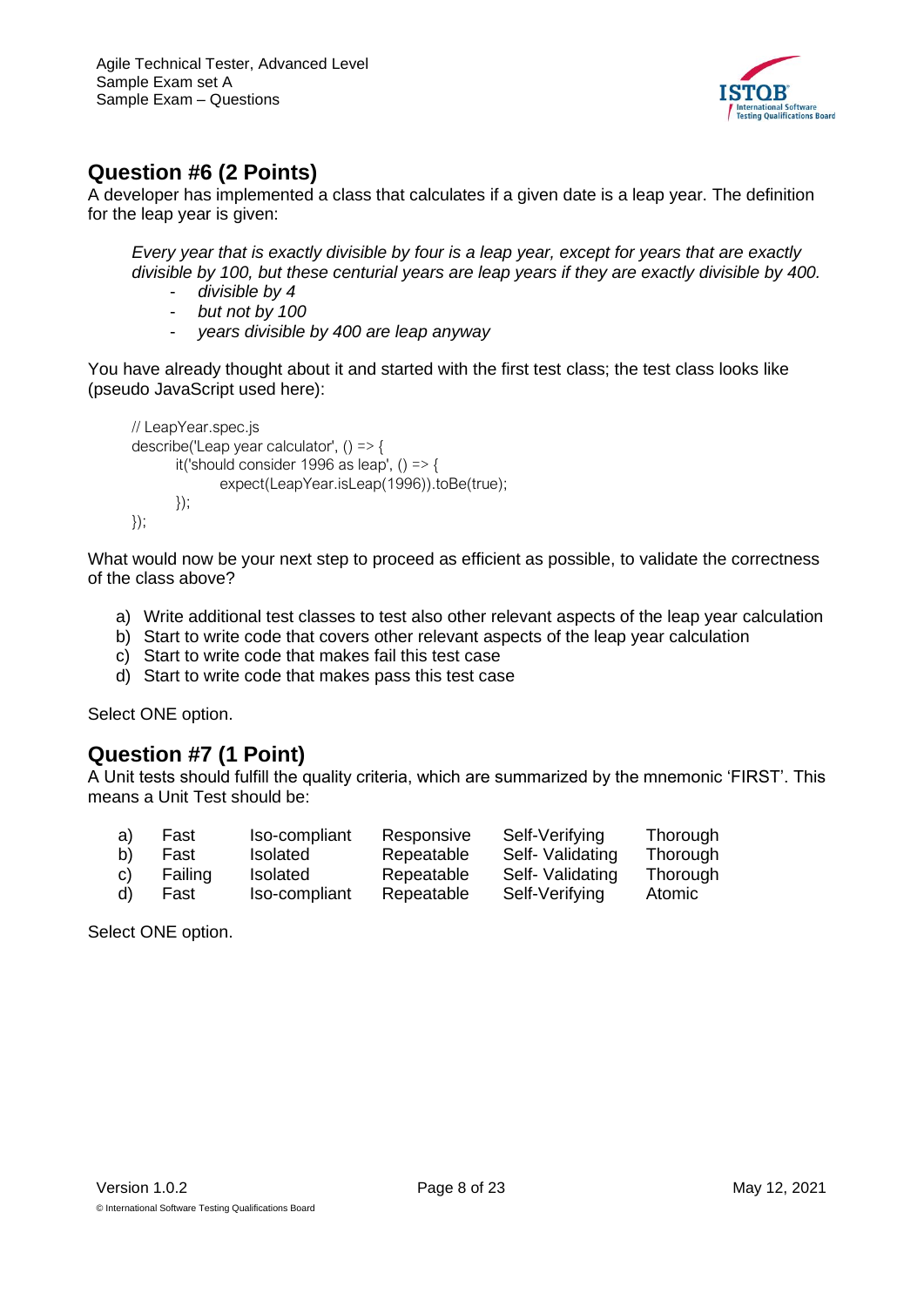

# <span id="page-8-0"></span>**Question #8 (2 Points)**

You, as a tester in a BDD environment, know that the following user story must be implemented and tested:

*As a Scrum Master I want to see Lead/Cycle time progress So that I know whether we are improving our development process or not*

Which one of the following BDD scenarios in Gherkin format is at least partially, but best fitting to this user story?

- a) Given Reports section in Project area and Bug Tracking practice is DISABLED When I navigate to Lead and Cycle Time Report Then I see Lead Time chart And chart contains 1 line for stories
- b) Given Reports section in Project area and Bug Tracking practice is ENABLED If I navigate to Lead and Cycle Time Report Then I see Cycle Time And chart contains 2 lines (for stories and bugs) Else Error message is popping up
- c) Given Reports section in Project area and Bug Tracking practice is DISABLED When I navigate to Lead and Cycle Time Report Then I see the chart And chart contains information for all stories
- d) When Reports section in Project area and Bug Tracking practice is ENABLED Then I navigate to Report section And I see Cycle Time with chart containing 2 lines (for stories and bugs)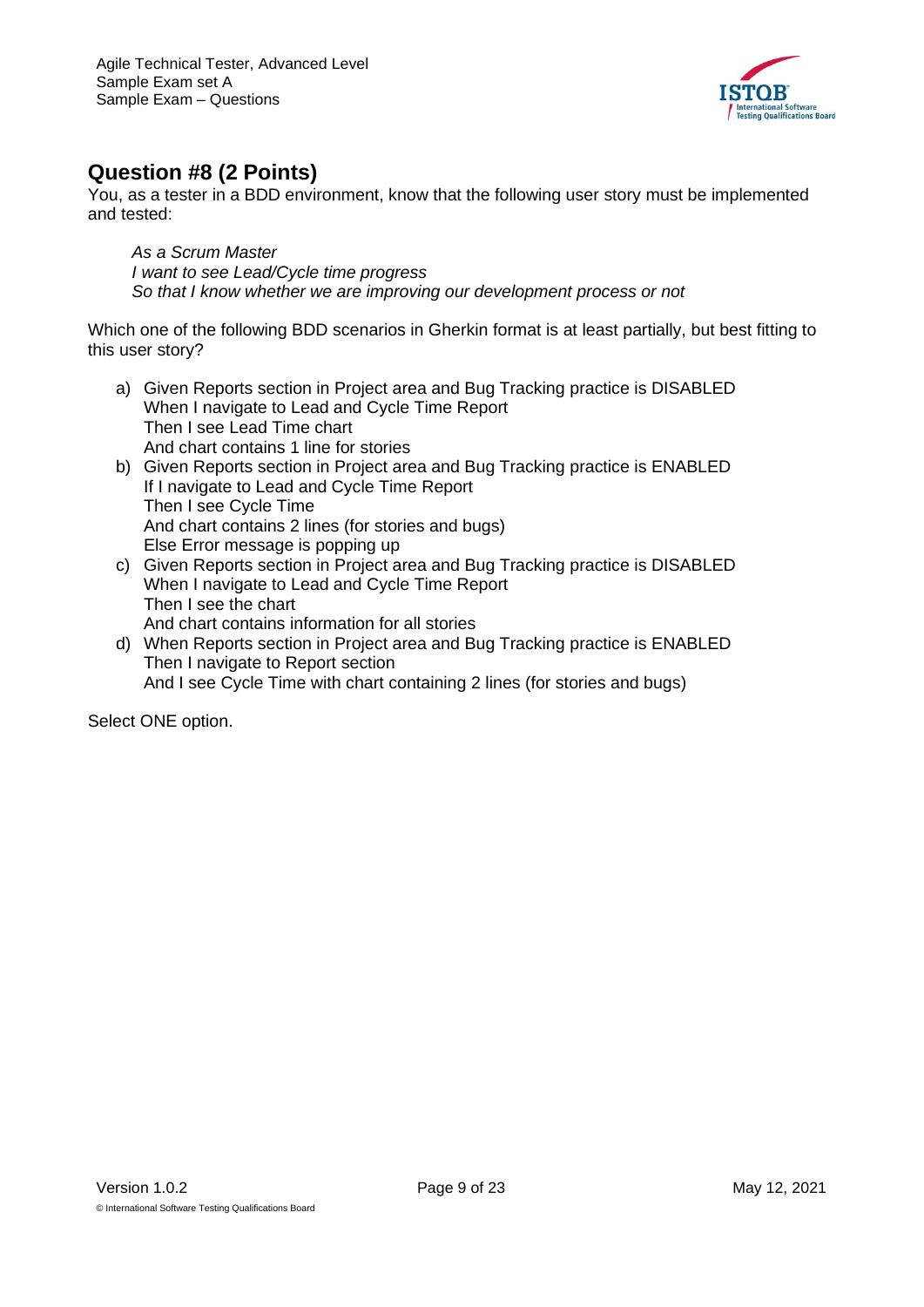

# <span id="page-9-0"></span>**Question #9 (3 Points)**

You are responsible to define the test strategy for the systems described in above scenario.

The following tables define various risk-based mixes of test approaches.

Select the table (see below) which shows the test approaches that fits at best the needs for testing the auto pilot system within simulated car driving in simulated environments.

This happens in later iterations stage where the system should behave mature, and which can generate most feedback to the development team during each iteration:

| a) | <b>Risk Level</b> | <b>Specification based</b><br>manual testing | <b>Manual Exploratory</b><br><b>Testing</b> | <b>Automated Test</b><br><b>Suites</b> |
|----|-------------------|----------------------------------------------|---------------------------------------------|----------------------------------------|
|    | <b>High</b>       | $++$                                         |                                             |                                        |
|    | <b>Medium</b>     | $++$                                         |                                             | O                                      |
|    | Low               |                                              | $++$                                        |                                        |
| b) | <b>Risk Level</b> | <b>Specification based</b><br>manual testing | <b>Manual Exploratory</b><br>Testing        | <b>Automated Test</b><br><b>Suites</b> |
|    | High              | $++$                                         |                                             | $++$                                   |
|    | <b>Medium</b>     |                                              |                                             | $++$                                   |
|    | Low               |                                              | $^{\mathrm{+}}$                             | $\ddot{}$                              |
| C) | <b>Risk Level</b> | <b>Specification based</b>                   | <b>Manual Exploratory</b>                   | <b>Automated Test</b>                  |
|    |                   | manual testing                               | <b>Testing</b>                              | <b>Suites</b>                          |
|    | <b>High</b>       |                                              | $++$                                        | $++$                                   |
|    | <b>Medium</b>     |                                              | +                                           |                                        |
|    | Low               |                                              | $++$                                        |                                        |
| d) | <b>Risk Level</b> | <b>Specification based</b>                   | <b>Manual Exploratory</b>                   | <b>Automated Test</b>                  |
|    |                   | manual testing                               | Testing                                     | <b>Suites</b>                          |
|    | High              | $++$                                         | $\Omega$                                    | $\Omega$                               |
|    | <b>Medium</b>     |                                              | $^{\mathrm{+}}$                             |                                        |
|    | Low               |                                              | $++$                                        |                                        |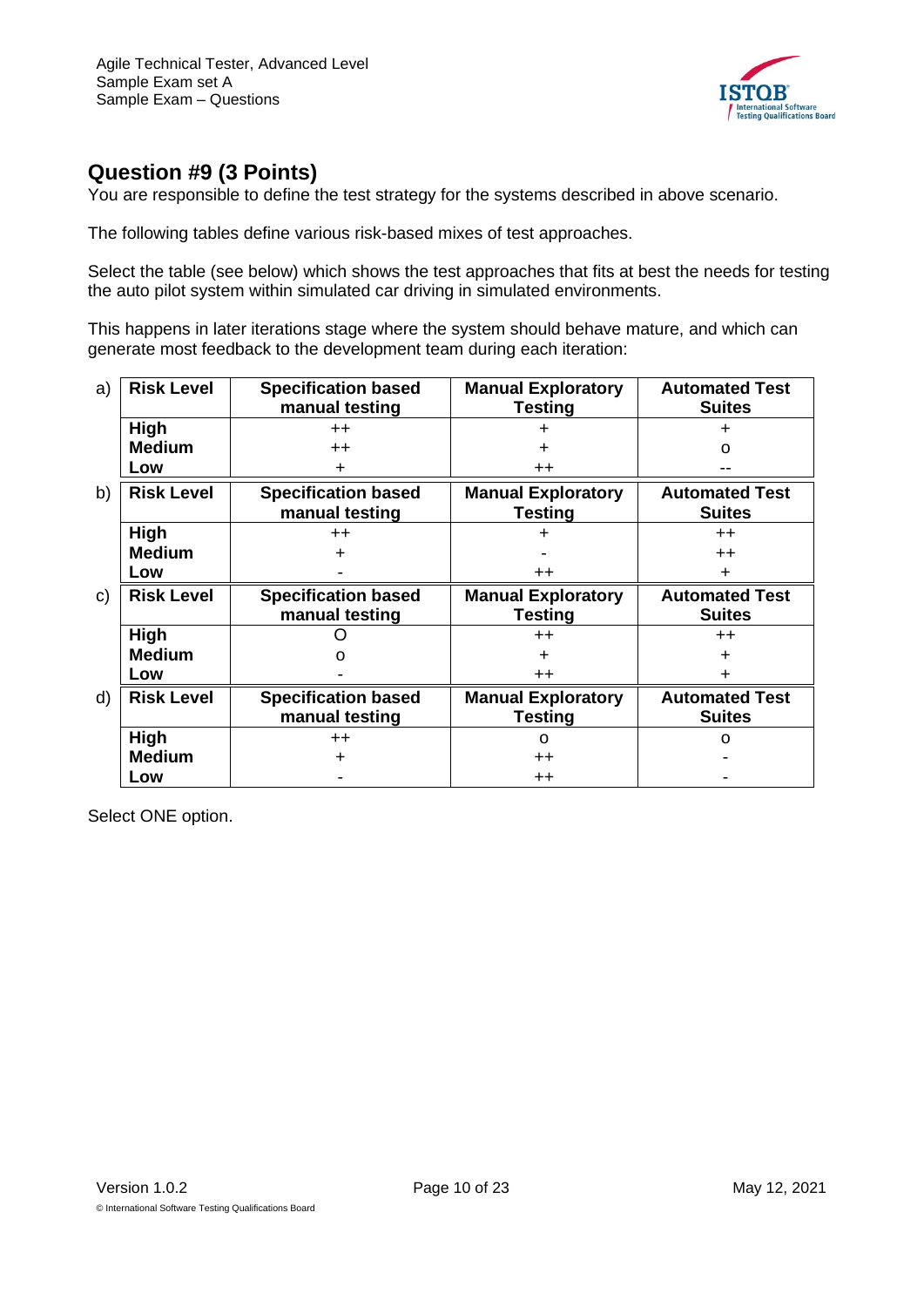

# <span id="page-10-0"></span>**Question #10 (3 Points)**

You are responsible in a highly regulated med-tech environment where development of the software is done following agile methods.

The project that you will check next is the replacement of the outdated configuration software for the bestselling blood analyzer on the market.

Technicians that are installing or maintaining this blood analyzer, will get new notebooks with Windows 10 and therefore it is necessary to replace the configuration software.

Which one of the below mentioned test strategies would be more appropriate?

- a) Run as well heavily automated tests as also black-box tests and in addition exploratory testing
- b) Run as well heavily automated tests as also black-box tests and in addition non-functional tests
- c) Run heavily exploratory as also black-box tests and in addition automated tests
- d) Run automated tests as also heavily black-box tests and in addition heavily exploratory testing

Select ONE option.

#### <span id="page-10-1"></span>**Question #11 (1 Point)**

Summarize the characteristics of performing exploratory tests with test charters.

- a) In contradiction to black-box testing, the expected result is documented after a defect is found and not as part of the test design
- b) Test charters are a useful tool to be used for testing when a detailed specification to the system under test is given
- c) The result of performing exploratory testing by using test charters is finding defects and specification error
- d) Exploratory testing and black-box testing use the same metrics, when it comes to measure the test coverage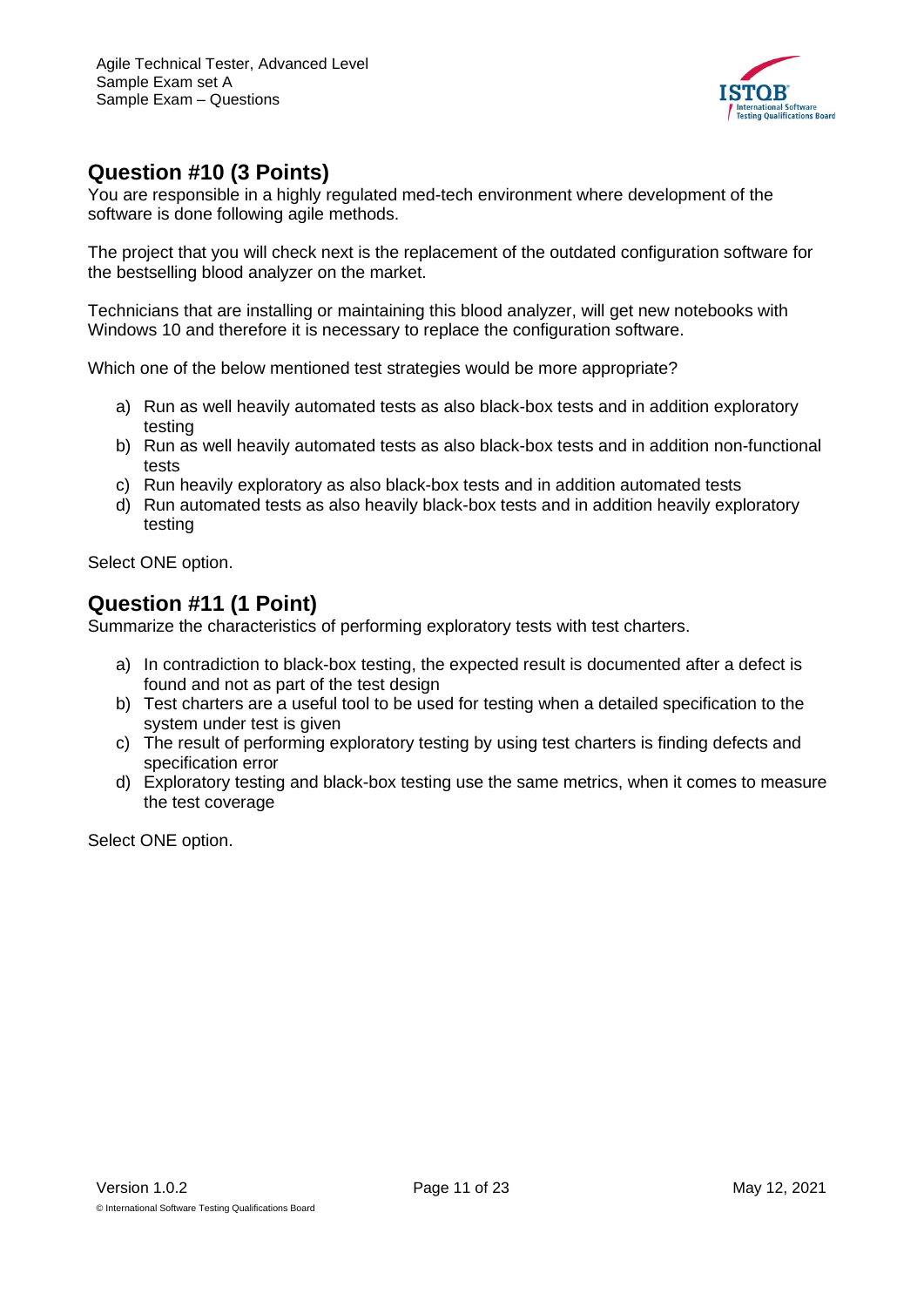

# <span id="page-11-0"></span>**Question #12 (1 Point)**

Refactoring of test cases is needed in agile because of many reasons. Below is description, reasons, and benefits. Choose the correct list.

- a) Refactoring of test cases is done to match and evolve the test cases due to changing functionality and changed code. Main benefits include improving the regression test cases, tests stay aligned with the code base and product functionality
- b) Refactoring of test cases is needed because we cannot maintain writing detailed test cases in short iterations in agile. Main benefits include keeping the pace of testing with development, creating new test cases fast
- c) In general, in agile world refactoring is a way to clean up test cases, in short iterations, by making them shorter. Main benefits include keeping pace with writing test cases fast, being able to test fast (short test cases) and being able to automate them fast
- d) Refactoring of test cases is done a process with the following steps: Identification, Refactor, Re-run, Identify again. Main benefits include improving the regression test cases, tests stay aligned with the code base and product functionality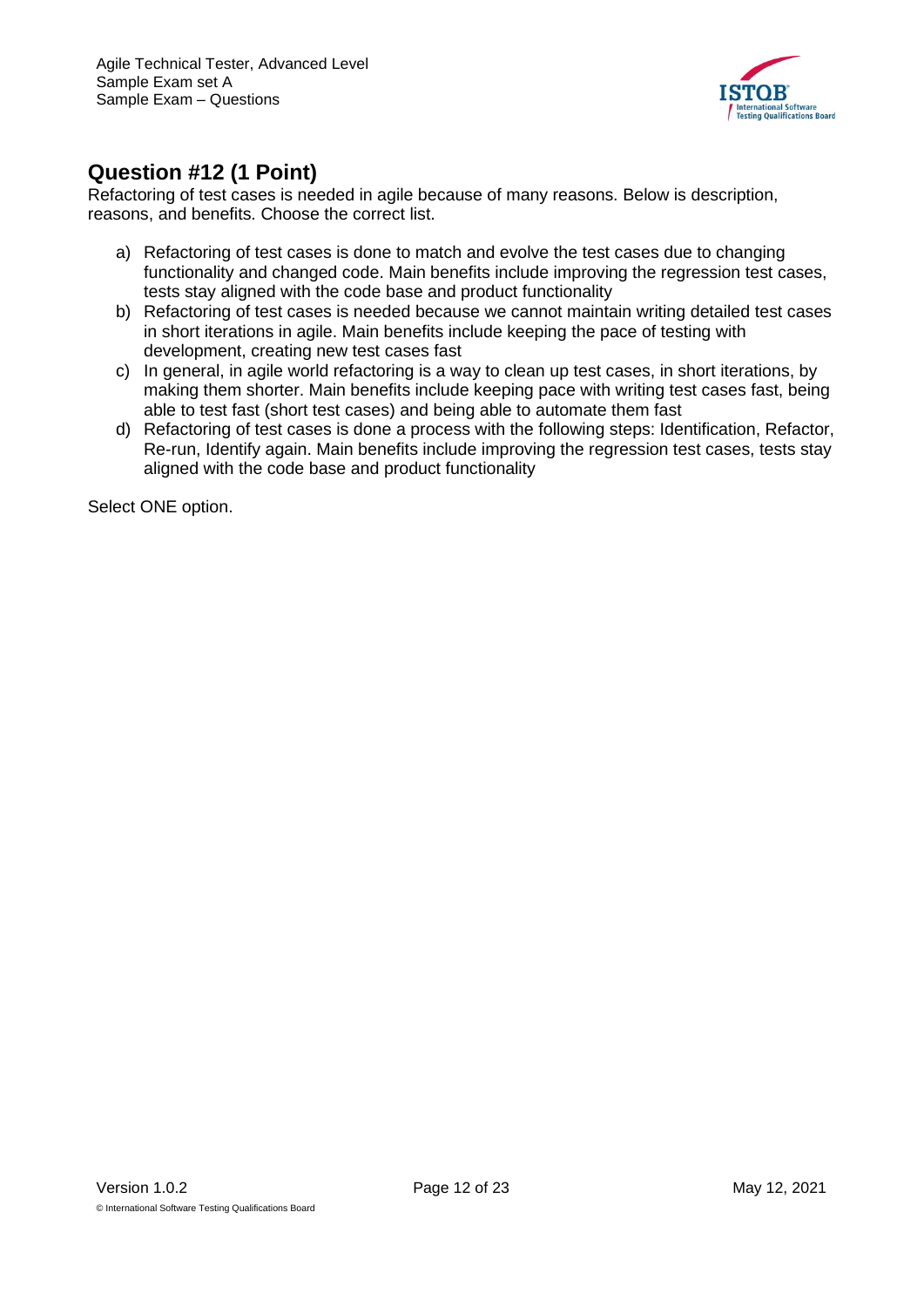Agile Technical Tester, Advanced Level Sample Exam set A Sample Exam – Questions



# <span id="page-12-0"></span>**Question #13 (3 Points)**

You do have to analyze the following Bubble Sort function written in Java:

```
public static int[] bubblesort(int[] ToSort) {
       int temp;
       for (int i = 1; i < ToSort.length; i++) {
              for (int j = 0; j < ToSort.length - i; j++) {
                     if (ToSort[i] > ToSort[i++]) {
                             temp = ToSort[j];
                             Tosort[j] = ToSort[j++];ToSort[j++] = temp;}
              }
       }
       return ToSort;
}
```
Analyzation should be done according to the following checklist:

- 1. All Variables should start with a Capital letter, except they are used only as counting variable
- 2. If the name of the variable consists of more than one word, all words must start with Capital letters (e.g., FirstName)
- 3. All constants should be written in CAPITAL letters, except they are only used as start or end point (e.g., in loops)

Which one of the above-mentioned checkpoint items is not fulfilled?

- a) 1
- b) 2
- c) 3
- d) None

Select ONE option.

#### <span id="page-12-1"></span>**Question #14 (1 Point)**

Which one of the following statements is true in regards test driven development?

- a) Write a test that describes an unimplemented requirement. Run the test to ensure that it fails
- b) Write production code that satisfies only the requirement described by the test. If it fails, make the changes necessary to cause all the tests to pass
- c) To TDD you need to extract one or more scenario from each user story and then formulate them as automated tests
- d) ATDD and TDD are customer focused whereas BDD is developer focused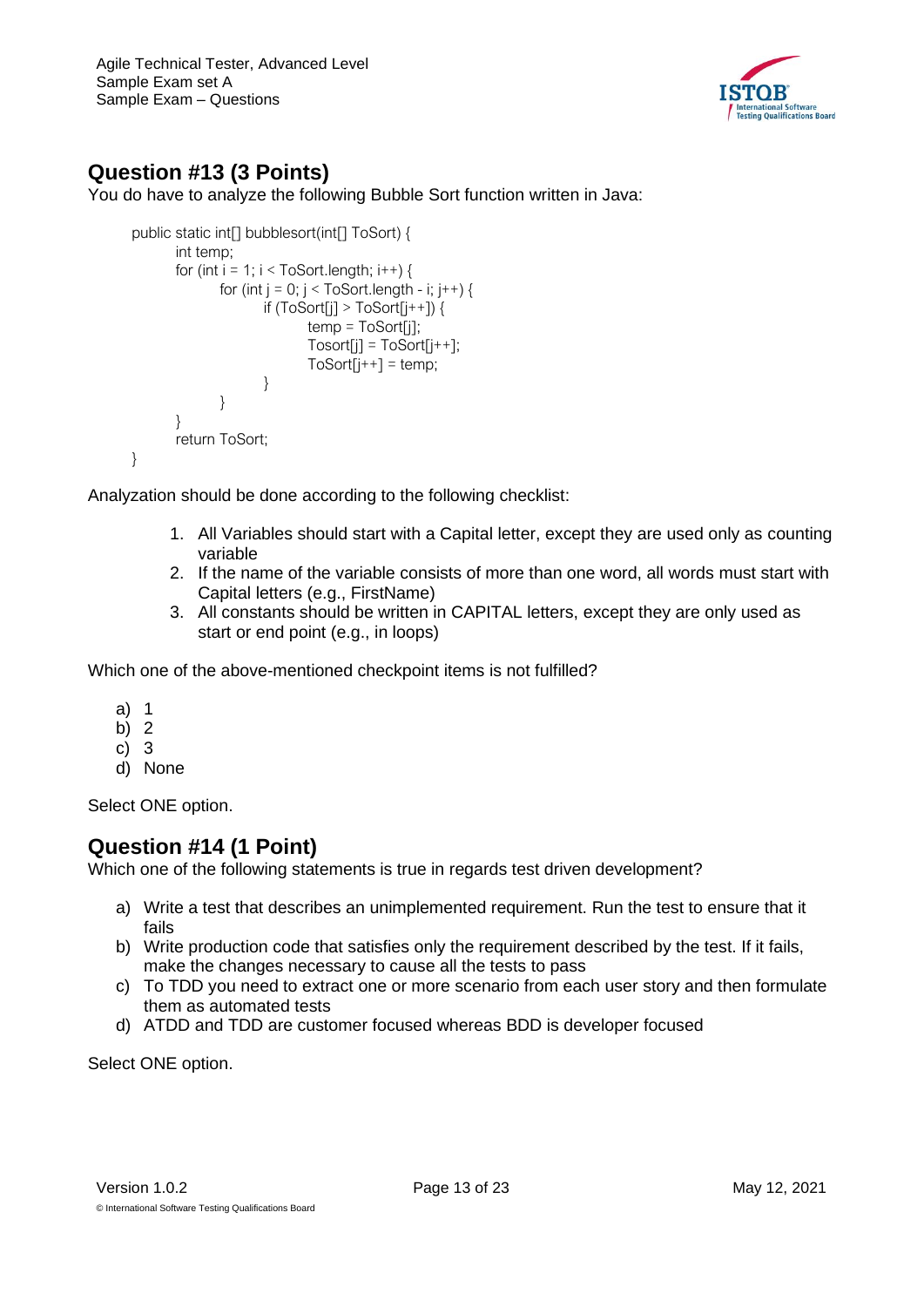

# <span id="page-13-0"></span>**Question #15 (1 Point)**

Summarize the characteristics of test automation in relation to development projects.

- a) Test automation can play an important role in test environment configuration and test release acquisition
- b) In large projects, there is usually one best solution that fits all needs, and so. on dedicated test automation strategies fits best
- c) Test automation supports the goals of an iteration directly, e.g., by reducing the regression risk associated with stability of the system
- d) Supportive test automation effort must be done in the teams of the iteration teams themselves

Select ONE option.

#### <span id="page-13-1"></span>**Question #16 (1 Point)**

An increased proportion of automated test coverage often leads to a greater degree of manual testing that follows reactive strategies, because:

- a) Many of the tests that can be prepared upfront, will be automated which enables the testers to spend more time for execution of manual tests
- b) An increase of the proportion of automated test increases test coverage, and the uncovered areas are to be tested reactively
- c) If the proportion of automated tests increases, manual tests focus on the riskiest areas which are identified reactively
- d) Reactive strategies consider the current context and status of the project and the system under test. To be able to adopt to this status most flexible a greater degree of manual testing is necessary

Select ONE option.

#### <span id="page-13-2"></span>**Question #17 (1 Point)**

The challenges described below are of test automation in agile settings or agile projects. Which is the correctly described one?

- a) Resource's availability is a challenge in automating tests in agile settings, as they are needed to create, maintain, and execute the test suite
- b) Unit testing automation is the most critical test automation needed in agile and covers most of the testing challenges in agile quality of code and gives good test coverage
- c) Test deployment time is one of the challenges of agile testing, as deploying slow is not possible in short iterations
- d) Test Execution Time is not critical in agile as there are fewer tests written, and they are designed as checklists or high-level tests which reduces the time it takes to execute them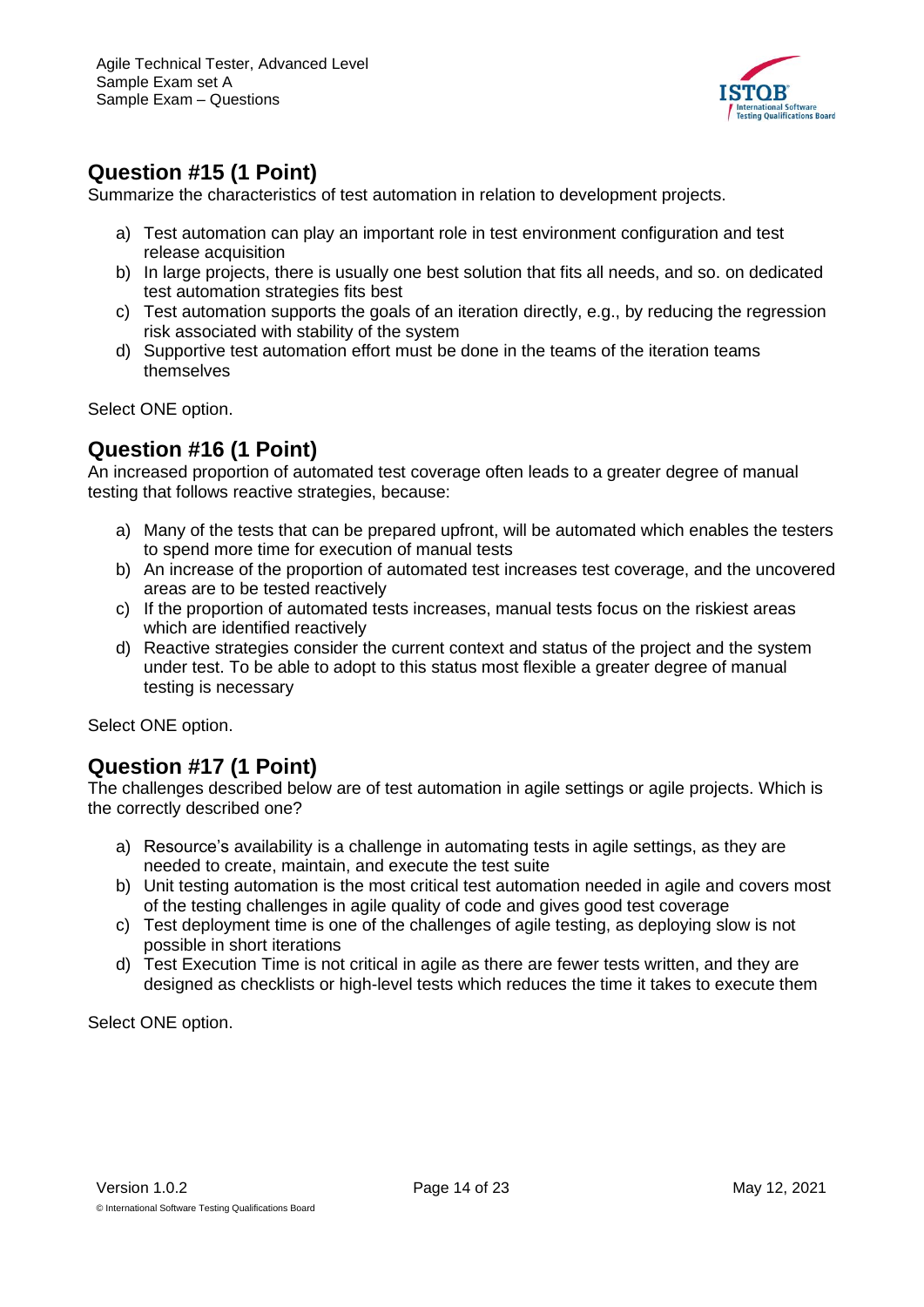

# <span id="page-14-0"></span>**Question #18 (1 Point)**

Which one of the statements listed below is true with regards to keyword "test driven development"?

- a) Test procedures composed by keywords can be better understood by customers than plain program language test code
- b) Agile teams can easily scale the necessary test coverage up or down by adding, changing, or removing entries from the test data table
- c) A limitation is, that changing the behavior of a defined keyword requires much more effort than changing the same behavior across multiple test procedures
- d) To effectively manage the set of keywords, the responsibility for managing the keyword vocabulary should stay in the team

Select ONE option.

#### <span id="page-14-1"></span>**Question #19 (2 Points)**

You are working in a project that develops a product that has reached a stable state and is already in production in different configurations all over Europe.

To finalize it, the top management has decided to use that project as Proof of Concept for the new CI approach. This has been implemented and runs smoothly.

Which of one the following actions could you suggest improving this situation?

- a) Enable different test configurations in the CI process to be used for the different types of CI cycles for the target markets
- b) Speed up test execution by decreasing the amount of User Interface (UI) testing to give fast feedback on the CI approach
- c) Prioritize testing so that the basic and most important tests are always executed to proof the new CI approach
- d) Select and execute only those test cases affected by the changes (i.e., the use of impact analysis to select tests)

Select ONE option.

#### <span id="page-14-2"></span>**Question #20 (1 Point)**

Which testing methodology emphasizes on examples rather than on real test scenarios?

- I. Test-driven development (TDD)
- II. Behavior Driven Development (BDD)
- III. acceptance test-driven development (ATDD)
- IV. specification by example (SBE)
- a) I & II
- b) III
- c) IV
- d) I, III & IV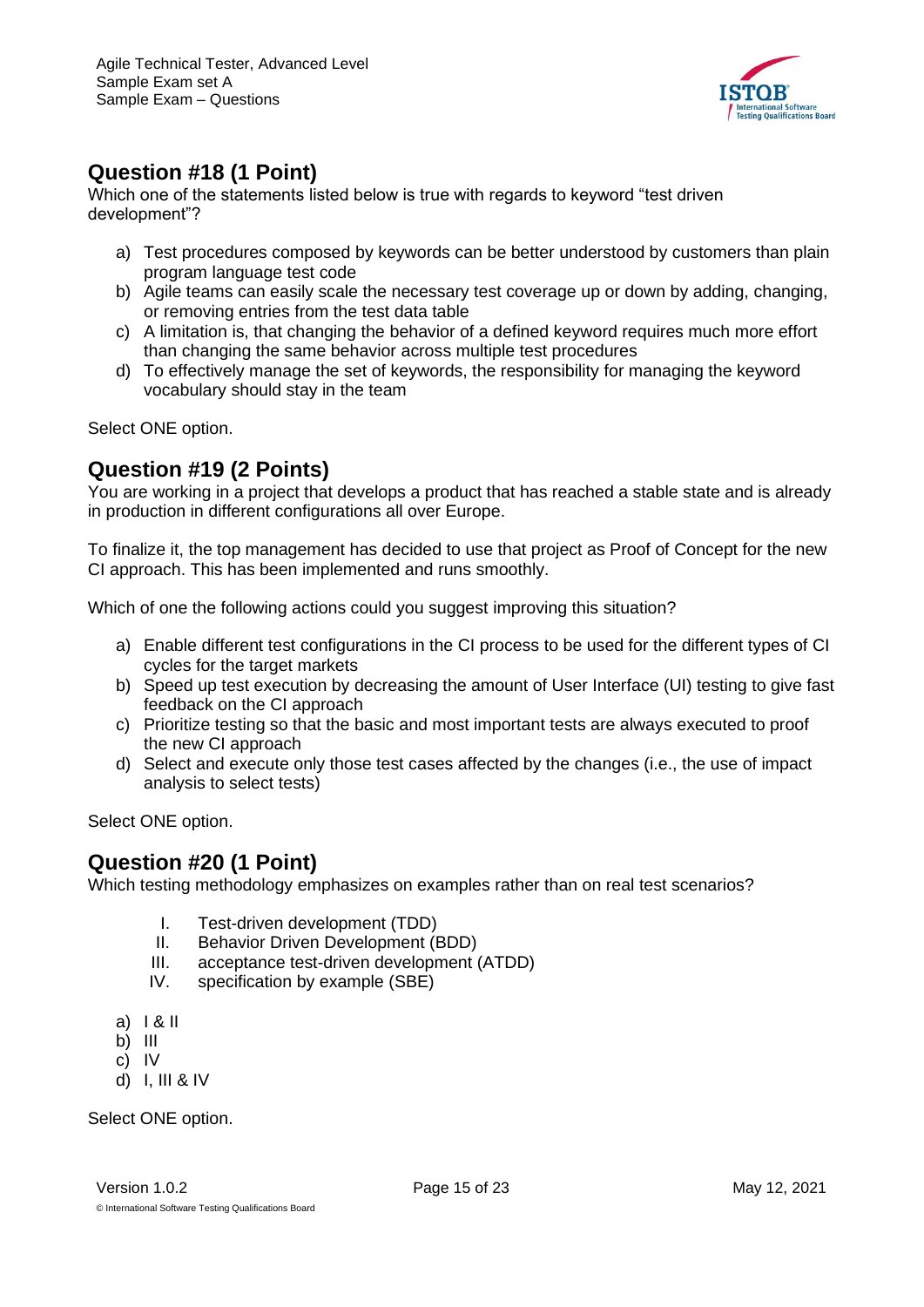

#### <span id="page-15-0"></span>**Question #21 (1 Point)**

Which of the following is the correct mnemonic for FIRST in TDD?

- a) Fast, Isolated, Repeatable, Self-validating, Thorough
- b) Fast, Isolated, Repeatable, self-checking, Testable
- c) Focused, Isolated, Repeatable, Stand-alone, Testable
- d) Fast, Interactive, Repeatable, Small scope, Test-driven

Select ONE option.

#### <span id="page-15-1"></span>**Question #22 (3 Points)**

Exploratory testing is a well-known On-the-fly OR ad-hoc testing approach. Which of the following statements about it are true?

- I. It is a structured and rigorous activity
- II. Tester's mind is not in control as its about freedom and responsibility of individual tester
- III. Tester should not have knowledge about the application and its functionality in advance
- IV. It is often used as form of usability testing
- V. Test charters used should be atomic
- VI. Tester does not need to have prior experience in the field of testing as he/she is free to explore unbounded
- a) I, II and IV
- b) I and IV
- c) III and V
- d) II and VI

Select ONE option.

#### <span id="page-15-2"></span>**Question #23 (1 Point)**

Which of the following factors contribute to code refactoring?

- I. Presence of redundant code or unused variables
- II. Over-complicated code design
- III. Mostly to improve non-functional attributes of the software
- IV. Increased technical debt
- a) I and IV
- b) I, II and IV
- c) III and IV
- d) All the above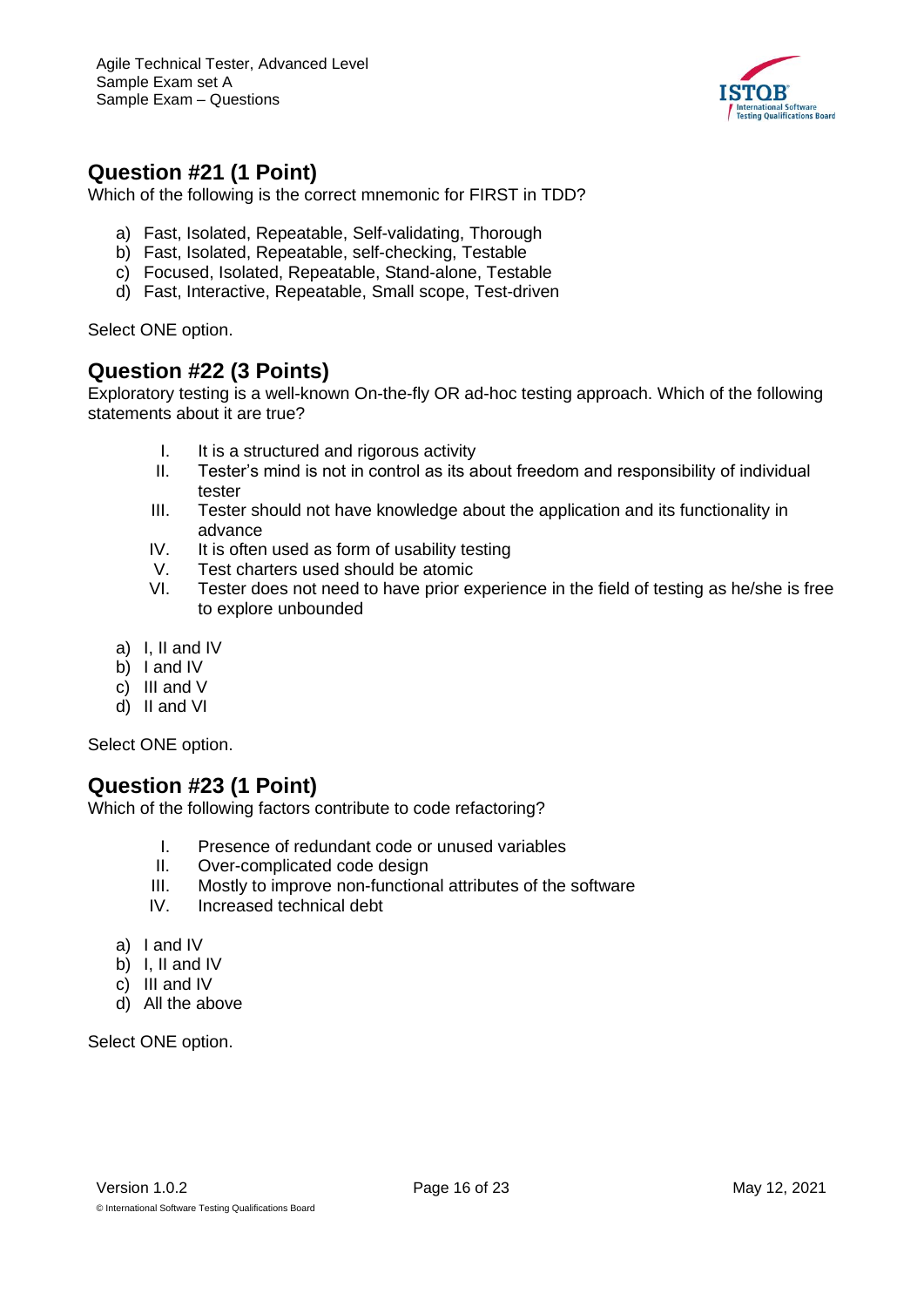

# <span id="page-16-0"></span>**Question #24 (3 Points)**

How can one avoid technical debt?

- I. Future planning
- II. Code review and static code analysis
- III. Enticement to save time and money
- IV. Close collaboration with development team

a) II

- b) II and IV
- c) I, II and IV
- d) All the above

Select ONE option.

#### <span id="page-16-1"></span>**Question #25 (3 Points)**

Which of the following testing processes help in achieving continuous integration?

- I. Risk based testing approach to test basic and most important changes
- II. Cloud testing environment to replicate production environment for quick and real user outputs
- III. Service virtualization to simulate the behavior of a connected system or service
- IV. Segregation of test configuration for different types of CI cycles
- a) I and III
- b) III
- c) II and IV
- d) All the above

Select ONE option.

#### <span id="page-16-2"></span>**Question #26 (1 Point)**

A functionality from Swiss Banking system is available in all environments 24 X 7 and it needs service for different transactions from a 3rd party software component. Does this SUT qualify for Service virtualization?

- I. No, as there is an interface with an external service
- II. Yes, to perform time controlled non-functional testing of SUT
- III. Yes, to lower the cost of test infrastructure set-up as compared to the cost of testing with real 3<sup>rd</sup> party service since virtual service does not need to include all the functionality and test data of the actual external service
- IV. No, as external services have some sort of inherent wait time associated with network travel time and virtual service can respond instantaneously as it is in the same network/environment as our SUT
- a) I
- b) II and III
- c) III and IV
- d) II, III and IV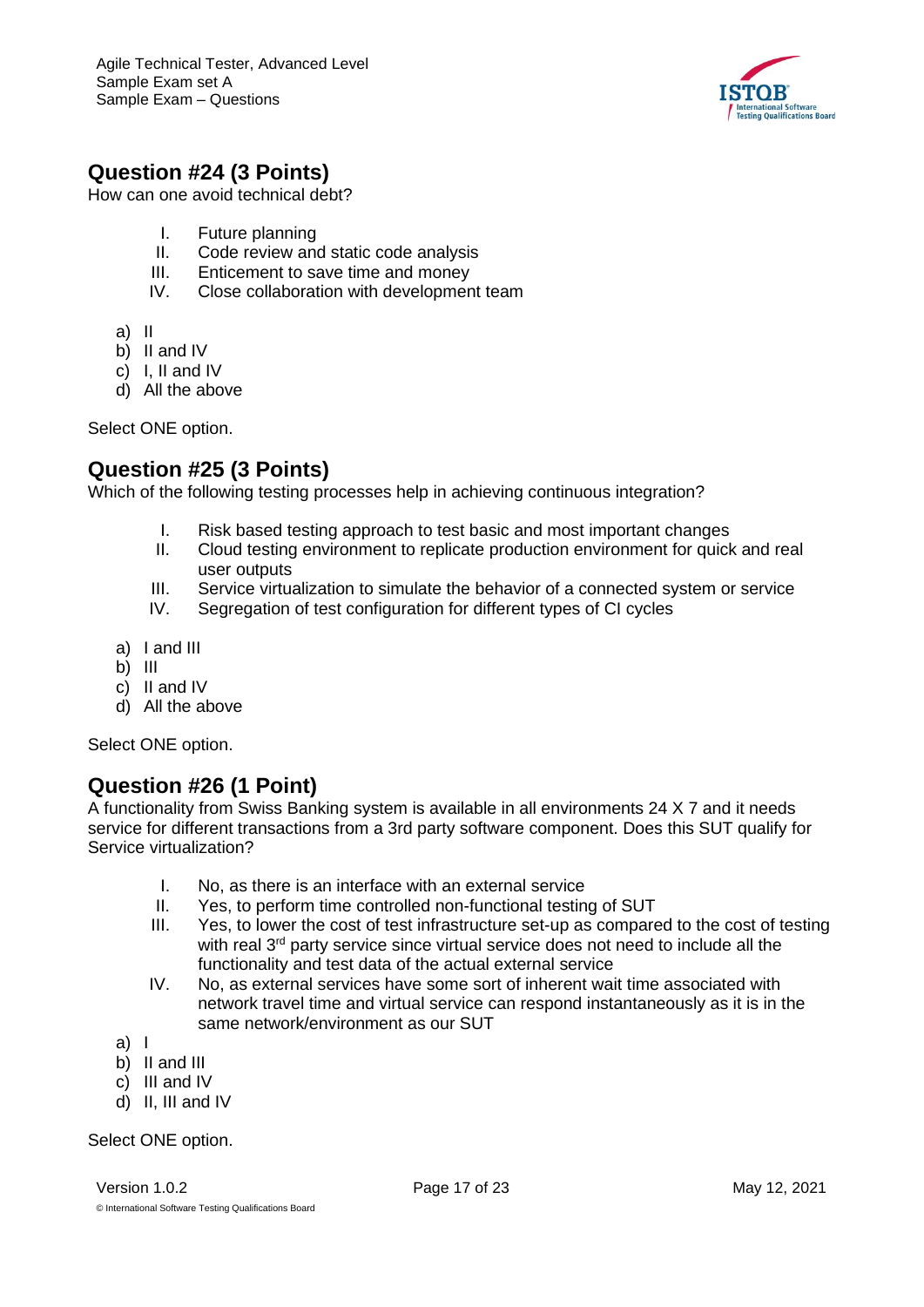

## <span id="page-17-0"></span>**Question #27 (1 Point)**

The following is a list of Elicitation techniques descriptions. Choose the one which is described correctly.

- a) Qualitative Questionnaires: Having Open-ended questions which are extremely effective way to add more quality to quantitative research. These types of questions are best used as a follow-up. The qualitative questionnaire takes more time than other techniques, thus fits as an elicitation technique for small group of stakeholders
- b) Quantitative Questionnaires: is using data taken from open-ended questions to make comparisons between various data points. This will often provide data that can be included in a conclusion for an acceptance criterion
- c) Qualitative Questionnaires: Yes/No questions are an extremely effective way to add more quality to quantitative research. They are best used as a follow-up to key questions. This could generate additional information for which new User Stories have to created or must be added to existing ones
- d) Qualitative Interview: The qualitative interview is a lot less effective than a quantitative query and is mainly used to acquire information about backgrounds, contexts, and causes. It is likely to return good data, and acceptance criteria can be derived from the responses regarding the context of a user story

Select ONE option.

#### <span id="page-17-1"></span>**Question #28 (1 Point)**

Which of the following can be used as an Elicitation technique to identify acceptance criteria?

- a) Equivalence Partitioning, Decision tables, 6 Thinking Hats, SMART, INVEST, Quantitative Questionnaires
- b) Equivalence Partitioning, Boundary Value Analysis, Statement Coverage, Path Coverage Analysis, INVEST, Qualitative Questionnaires
- c) Decision tables, Equivalence Partitioning, SMART, Qualitative Interviews, Decision Coverage analysis, Apprenticing
- d) Apprenticing, Boundary Value Analysis, Path Coverage Analysis, Decision Tables, Equivalence Partitioning

Select ONE option.

#### <span id="page-17-2"></span>**Question #29 (1 Point)**

A 'Story Map' can help a tester, because …

- a) It visualizes the order of priority of each 'User Story', which determines the priority of test execution
- b) It maps test cases and test data to User Stories
- c) the 'User Stories' contained in a 'Story Map' are in decreasing priority from 'top left' to "bottom right", which can help to define the test priorities of the test cases testing these 'User Stories'
- d) It visualizes 'levels' of implementation (from basic to more sophisticated) which can be used to derive different corresponding sets of acceptance test cases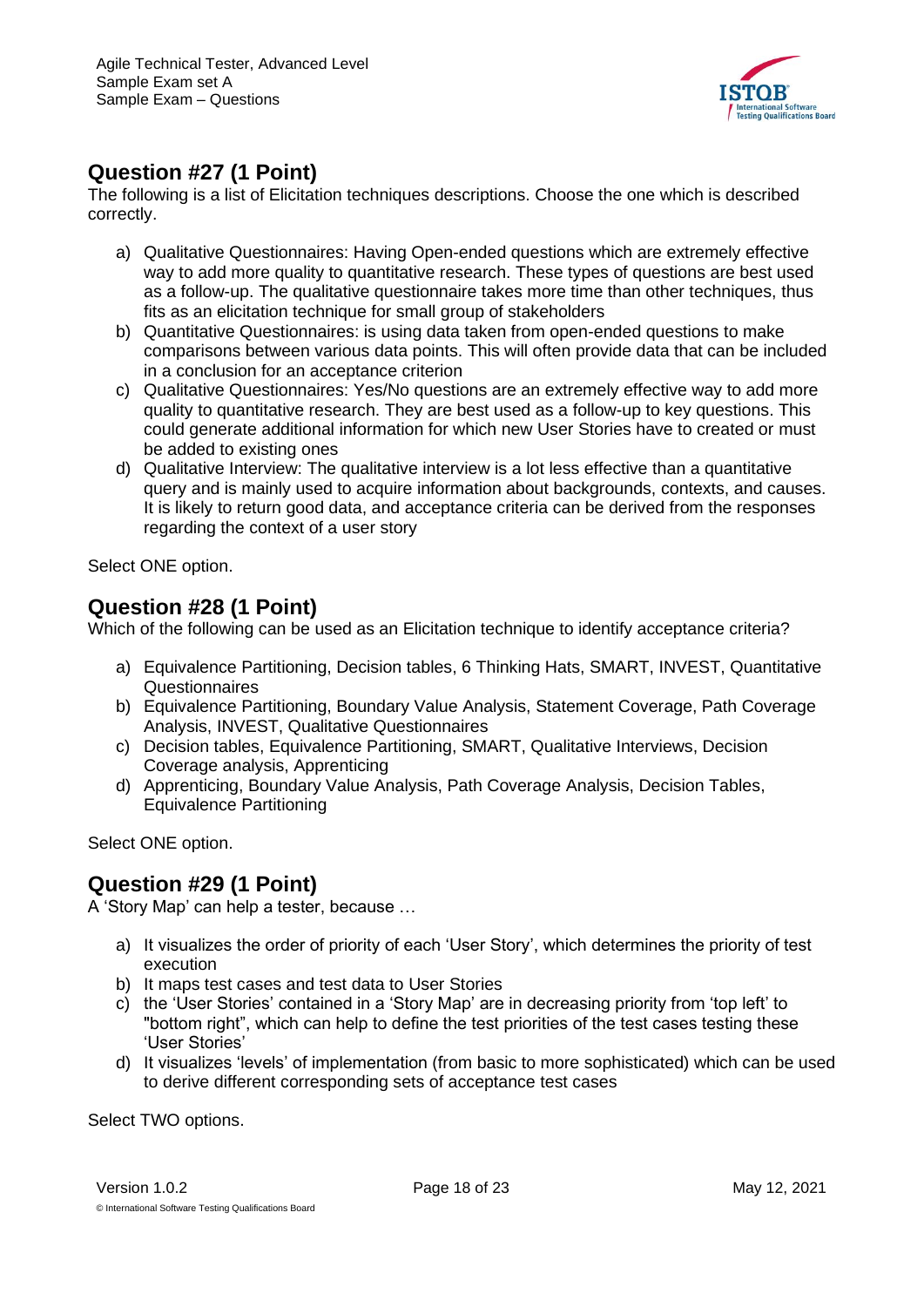

# <span id="page-18-0"></span>**Question #30 (1 Point)**

Select the criteria a successful 'regression-averse approach' for test automation should fulfill:

- a) the set of regression tests grows in line with the growing set of features implemented
- b) automated test cases from the set of regression tests are continuously improved and refactored
- c) automated test cases are implemented in a way supporting good maintainability
- d) the number of automated tests is limited by the number of tests given by the projects test pyramid

Select TWO options.

#### <span id="page-18-1"></span>**Question #31 (1 Point)**

Which one of the following statements is true in regards story mapping?

- a) Story mapping can be used to identify the order of functionalities to determine test priorities
- b) Identifies integration points, which should be considered during test design
- c) Visualize groups of user stories related to a common area of the system which can be considered for inclusion in the same iteration
- d) Identifies gaps in user stories by identifying different types of users that may use the system

Select ONE option.

#### <span id="page-18-2"></span>**Question #32 (3 Points)**

As a tester, you are asked to introduce the ATDD methodology in the team.

Which of the following points describe better the ATDD?

- a) ATDD is customer focused rather than development
- b) ATDD im development focused rather than customer
- c) ATDD and TDD are both customer focused
- d) ATDD and BDD are customer focused
- e) BDD, ATDD, TDD are for both customer and development focused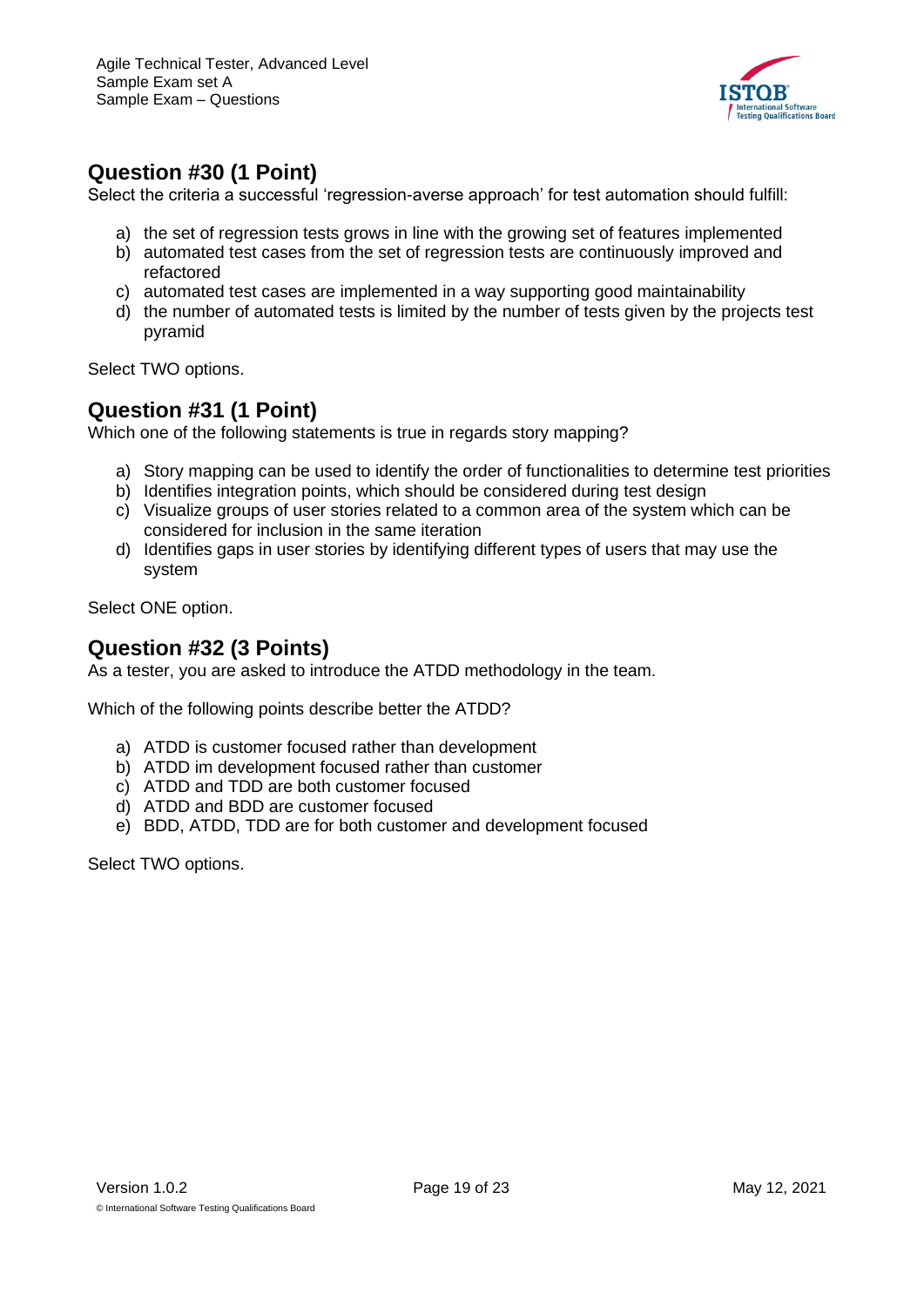

## <span id="page-19-0"></span>**Question #33 (2 Points)**

You are working as test manager in a project and need to check huge amount of data. You think the approach of data-driven testing could be the correct solution.

You want to prepare a Proof of Concept (PoC) to decide if using DDT technique would help or not.

You have a collection of data to be used for the PoC.

Which is the best option from the list below?

- a) Ask the test automation team to create several TCs each covering a particular scenario and perform the PoC
- b) Ask the test automation team to adapt some existing TCs to work with given test data and perform the PoC
- c) Ask the test automation team to prepare a general TC to read all data and process them, then perform the PoC
- d) The PoC cannot be executed with the given data, but same TCs can be executed anyway to give an idea about the process quality

Select ONE option.

#### <span id="page-19-1"></span>**Question #34 (1 Point)**

As part of test automation team, you are involved in definition of a new method to create and maintain new TCs. Some new methods are being checked and the decision now is to implement a Keyword-Driven Testing (KDT).

Which of the following points is better describing the method KDT?

- a) The main idea of a Keyword-driven Testing is
- b) Create a TC or a set of TCs, able to analyze the data, which will act as keyword, e.g., a Boolean will trigger a True/False path
- c) Write an interpreter and assign to every keyword (pre-defined vocabulary) a special application to be executed
- d) Create a set of TCs, each able to understand one given order (keyword), get the necessary data from a predefined DB and execute the command itself
- e) Create a set of macro language (keyword), based on them, a dispatcher TC will understand what/how to proceed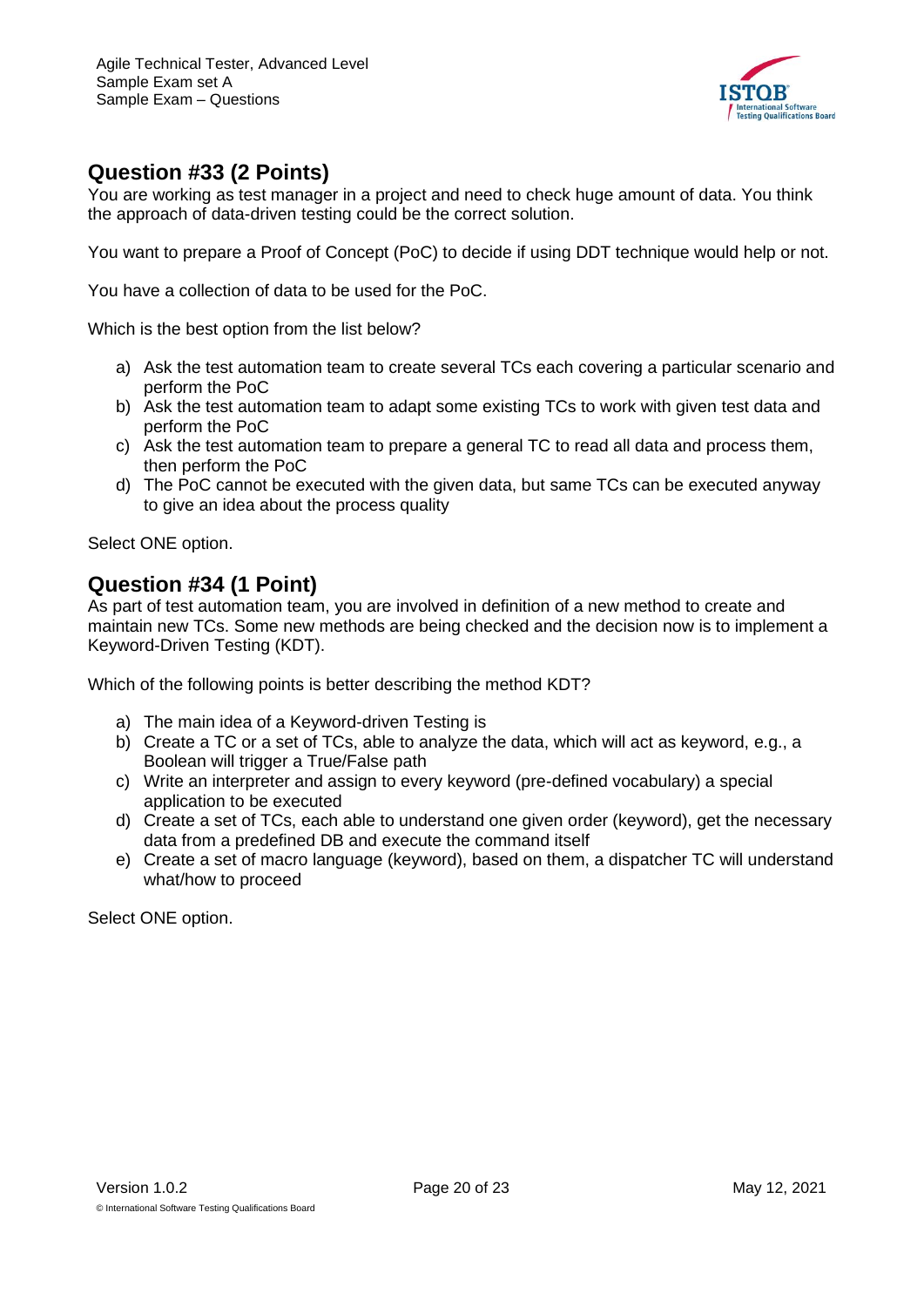

# <span id="page-20-0"></span>**Question #35 (1 Point)**

You are responsible for creating a test automation suite for some regression tests at different levels.

Which of the following combination is the correct one?

- 1. Smoke test
- 2. Unit test
- 3. System test
- 4. User acceptance test
- A. Minimum test cases set execution
- B. Medium test cases set execution
- C. Ad-hoc created TCs
- D. Full test cases set execution
- a) 1A, 2D, 3C, 4B
- b) 1A, 2C, 3D, 4B
- c) 1C, 2D, 3B, 4A
- d) 1D, 2A, 3C, 4B

Select ONE option.

#### <span id="page-20-1"></span>**Question #36 (1 Point)**

Which is the best definition of continuous testing and continuous delivery?

Continuous testing:

- A. The tester will perform test execution (manual, automatic) based on given timing, e.g., once per day at 7:00 as part of continuous delivery
- B. The system will automatically trigger a sample test execution based on Developer decision (e.g., after every software replacement in the project library)
- C. The test will be executed based on a new version of application, which can happen once a day, once a week or on demand as part of continuous delivery

Continuous delivery

- 1. The developer is asked to replace the code he has modified by end of day or on demand
- 2. The developer replaces his module once completed, the continuous testing can take place upon replacement of new software
- 3. The developer replaces his module once completed, a new version of app will be created, and the testing can take place upon completion
- a) A and 3
- b) C and 2
- c) B and 3
- d) B and 2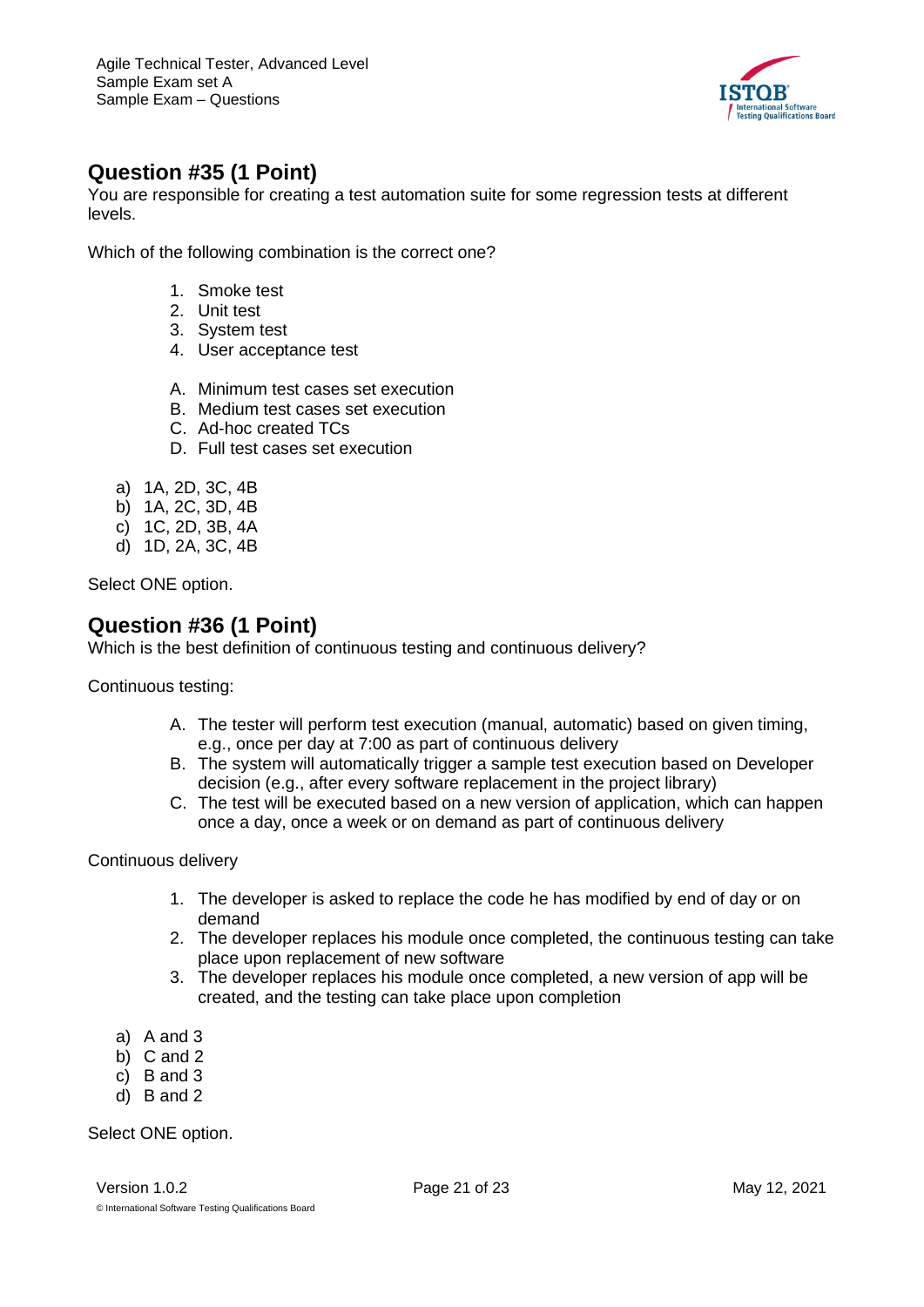

# <span id="page-21-0"></span>**Question #37 (1 Point)**

Please select the best choice for a definition of service virtualization:

- a) A virtual machine, which can be setup to accomplish several tasks (services), to be used for different scopes from several users at same time. It is a closed system managed to reproduce the real behavior for performances checks
- b) It is a process which simulates the relevant behavior, such as performance, data of a real service. It can be accessed simultaneously by several users
- c) It is a physical system, which is tailored in different systems (virtual servers), they will then simulate a virtual service, with some representative performances, as it would be a real service
- d) A virtual service is exactly a one-to-one replication of a physical server, with the difference it can be addressed by several user simultaneously, and each of them can address by a unique name, i.e., each user accesses the system by different names

Select ONE option.

#### <span id="page-21-1"></span>**Question #38 (2 Points)**

The Test manager of a testing team is working together with a developer and they plan to have a continuous integration process established from the next release.

Which of the following elements are NOT part of a continuous integration:

- a) The test cases to be executed need to be defined and prioritized
- b) Several test configurations should be defined and made available, so that depending on a special phase, the correct configuration can be used
- c) It is important to have a reduced well-defined set of TCs. The system test performed should not take longer than a predefined time. If the test will take longer, the task to overlap with next cycle can bring to useless results
- d) Need to speed up the test execution, so that the performed TC, most related to unit test, will complete in a short time
- e) It is a good rule to always execute the same TC as they are defined, if not the behavior, e.g., execution time, will differ from a run to another one, which would make the result not relevant

Select TWO options.

#### <span id="page-21-2"></span>**Question #39 (1 Point)**

Refactoring is a process of restructuring computer code without changing its external behavior. Like all other process it had disadvantages too. Which ones are its disadvantages?

- a) Regular additional time required for code review and analysis in each iteration
- b) Overall time consuming as efforts are required to analyze and fix review comments
- c) expensive as it needs regular maintenance
- d) Unknown impacted areas impact test planning, specifically for regression tests